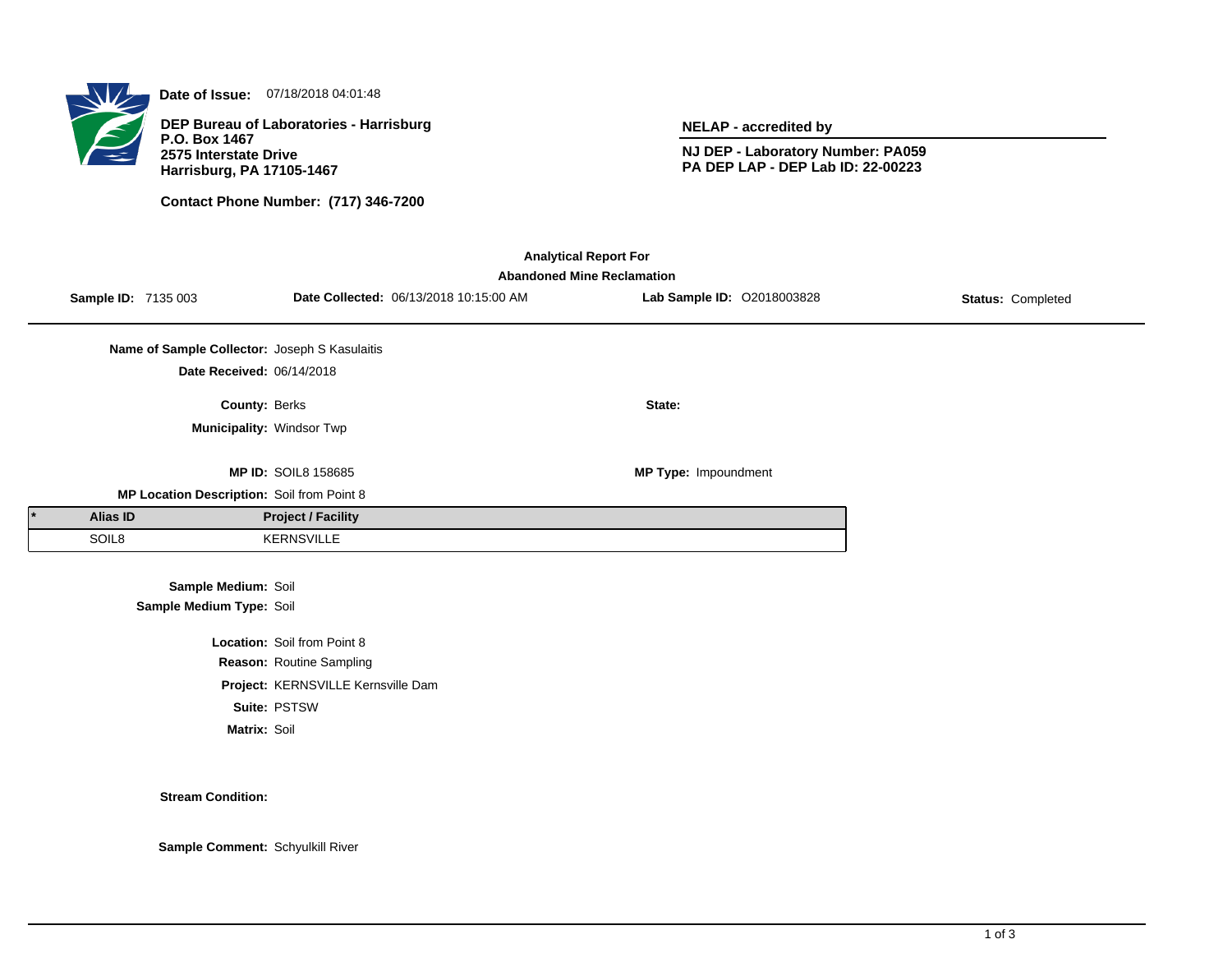## **Analytical Report For Abandoned Mine Reclamation**

| <b>Sample ID: 7135 003</b>                                                    | Date Collected: 06/13/2018 10:15:00 AM | Lab Sample ID: 02018003828    | <b>Status: Completed</b> |                    |
|-------------------------------------------------------------------------------|----------------------------------------|-------------------------------|--------------------------|--------------------|
| <b>Test Codes / CAS # - Description</b>                                       | <b>Reported Results</b>                | <b>Date And Time Analyzed</b> | <b>Approved by</b>       | <b>Test Method</b> |
| 72548<br>4,4'-DDD                                                             | 10 ug/kg (U)                           | 07/12/2018 02:00 AM           | <b>MESPECHT</b>          | EPA 8081B          |
| 72559<br>4,4'-DDE                                                             | 10 ug/kg $(U)$                         | 07/12/2018 02:00 AM           | <b>MESPECHT</b>          | <b>EPA 8081B</b>   |
| 50293<br>$4,4'$ -DDT                                                          | 10 ug/kg (U)                           | 07/12/2018 02:00 AM           | <b>MESPECHT</b>          | EPA 8081B          |
| 15972608 Alachlor                                                             | 10 ug/kg (U)                           | 07/12/2018 02:00 AM           | <b>MESPECHT</b>          | <b>EPA 8081B</b>   |
| 309002<br>Aldrin                                                              | 10 ug/kg (U)                           | 07/12/2018 02:00 AM           | <b>MESPECHT</b>          | EPA 8081B          |
| 319846<br>alpha-BHC                                                           | 10 ug/kg (U)                           | 07/12/2018 02:00 AM           | <b>MESPECHT</b>          | EPA 8081B          |
| 5103719<br>alpha-Chlordane                                                    | 10 ug/kg (U)                           | 07/12/2018 02:00 AM           | <b>MESPECHT</b>          | EPA 8081B          |
| 319857<br>beta-BHC                                                            | 10 ug/kg (U)                           | 07/12/2018 02:00 AM           | <b>MESPECHT</b>          | EPA 8081B          |
| 2675776<br>Chlorneb                                                           | 10 ug/kg (U)                           | 07/12/2018 02:00 AM           | <b>MESPECHT</b>          | EPA 8081B          |
| 510156<br>Chlorobenzilate                                                     | 10 ug/kg (U)                           | 07/12/2018 02:00 AM           | <b>MESPECHT</b>          | <b>EPA 8081B</b>   |
| 1897456<br>Chlorothalonil                                                     | 10 ug/kg (U)                           | 07/12/2018 02:00 AM           | <b>MESPECHT</b>          | EPA 8081B          |
| Low-level LFB recovery low. Results and/or reporting limit may be biased low. |                                        |                               |                          |                    |
| 54774457 cis-Permethrin                                                       | 10 ug/kg $(U)$                         | 07/12/2018 02:00 AM           | <b>MESPECHT</b>          | EPA 8081B          |
| 21725462<br>Cyanazine                                                         | 10 ug/kg (U)                           | 07/12/2018 02:00 AM           | <b>MESPECHT</b>          | EPA 8081B          |
| <b>DCPA</b><br>1861321                                                        | 10 ug/kg (U)                           | 07/12/2018 02:00 AM           | <b>MESPECHT</b>          | <b>EPA 8081B</b>   |
| 319868<br>delta-BHC                                                           | 10 ug/kg (U)                           | 07/12/2018 02:00 AM           | <b>MESPECHT</b>          | EPA 8081B          |
| 60571<br>Dieldrin                                                             | 10 ug/kg $(U)$                         | 07/12/2018 02:00 AM           | <b>MESPECHT</b>          | EPA 8081B          |
| 2921882<br>Dursban                                                            | 10 ug/kg (U)                           | 07/12/2018 02:00 AM           | <b>MESPECHT</b>          | EPA 8081B          |
| 959988<br>Endosulfan I                                                        | 10 ug/kg (U)                           | 07/12/2018 02:00 AM           | <b>MESPECHT</b>          | EPA 8081B          |
| Endosulfan II<br>33213659                                                     | 10 ug/kg (U)                           | 07/12/2018 02:00 AM           | <b>MESPECHT</b>          | EPA 8081B          |
| 1031078<br><b>Endosulfan Sulfate</b>                                          | 10 ug/kg (U)                           | 07/12/2018 02:00 AM           | <b>MESPECHT</b>          | EPA 8081B          |
| 72208<br>Endrin                                                               | 10 ug/kg (U)                           | 07/12/2018 02:00 AM           | <b>MESPECHT</b>          | EPA 8081B          |
| 7421934<br>Endrin Aldehyde                                                    | 10 ug/kg (U)                           | 07/12/2018 02:00 AM           | <b>MESPECHT</b>          | EPA 8081B          |
| 53494705<br><b>Endrin Ketone</b>                                              | 10 ug/kg (U)                           | 07/12/2018 02:00 AM           | <b>MESPECHT</b>          | EPA 8081B          |
| 2593159<br>Etridiazole                                                        | 10 ug/kg (U)                           | 07/12/2018 02:00 AM           | <b>MESPECHT</b>          | EPA 8081B          |
| <b>EXTRACTED DATE</b>                                                         | 06262018 Day                           | 07/12/2018 02:00 AM           | <b>MESPECHT</b>          | EPA 8081B          |
| 5103742<br>gamma-Chlordane                                                    | 10 ug/kg (U)                           | 07/12/2018 02:00 AM           | <b>MESPECHT</b>          | <b>EPA 8081B</b>   |
| 76448<br>Heptachlor                                                           | 10 ug/kg (U)                           | 07/12/2018 02:00 AM           | <b>MESPECHT</b>          | EPA 8081B          |
| 1024573<br><b>Heptachlor Epoxide</b>                                          | 10 ug/kg (U)                           | 07/12/2018 02:00 AM           | <b>MESPECHT</b>          | <b>EPA 8081B</b>   |
| 118741<br>Hexachlorobenzene                                                   | 10 ug/kg (U)                           | 07/12/2018 02:00 AM           | <b>MESPECHT</b>          | EPA 8081B          |
| 77474<br>Hexachlorocyclopentadiene                                            | 10 ug/kg (U)                           | 07/12/2018 02:00 AM           | <b>MESPECHT</b>          | EPA 8081B          |
| 58899<br>Lindane                                                              | 10 ug/kg (U)                           | 07/12/2018 02:00 AM           | <b>MESPECHT</b>          | EPA 8081B          |
| 72435<br>Methoxychlor                                                         | 10 ug/kg (U)                           | 07/12/2018 02:00 AM           | <b>MESPECHT</b>          | EPA 8081B          |
| 51218452<br>Metolachlor                                                       | 10 ug/kg (U)                           | 07/12/2018 02:00 AM           | <b>MESPECHT</b>          | EPA 8081B          |
| 21087649<br>Metribuzin                                                        | 10 ug/kg (U)                           | 07/12/2018 02:00 AM           | <b>MESPECHT</b>          | EPA 8081B          |
| 1918167<br>Propachlor                                                         | 10 ug/kg (U)                           | 07/12/2018 02:00 AM           | <b>MESPECHT</b>          | EPA 8081B          |